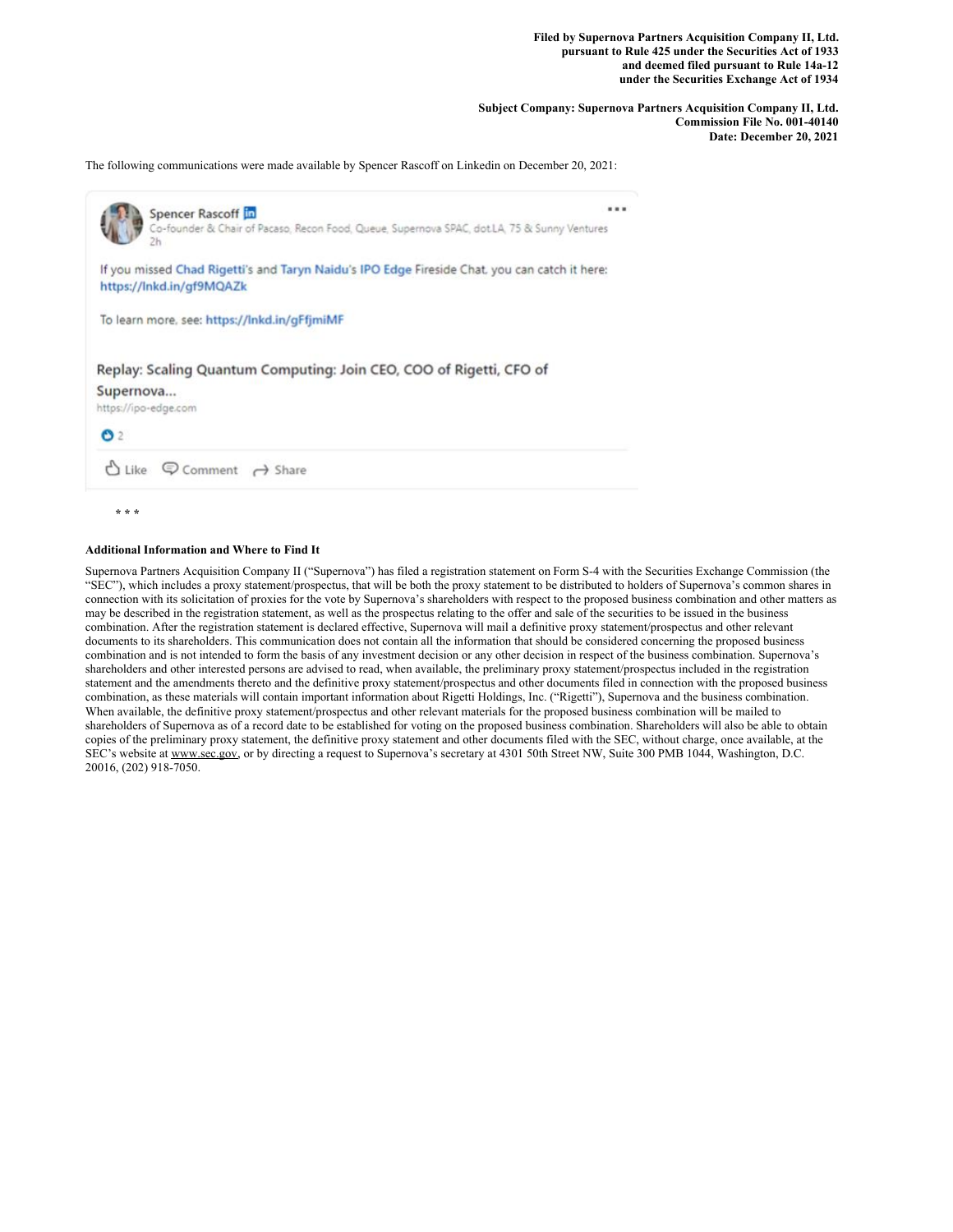## **Participants in the Solicitation**

Supernova and its directors and executive officers may be deemed participants in the solicitation of proxies from Supernova's shareholders with respect to the proposed business combination. A list of the names of those directors and executive officers and a description of their interests in Supernova is contained in Supernova's prospectus dated March 3, 2021 relating to its initial public offering, which was filed with the SEC and is available free of charge at the SEC's website at www.sec.gov. To the extent such holdings of Supernova's securities may have changed since that time, such changes have been or will be reflected on Statements of Change in Ownership on Form 4 filed with the SEC. Additional information regarding the interests of such participants will be contained in the proxy statement/prospectus for the proposed business combination when available.

Rigetti and its directors and executive officers may also be deemed to be participants in the solicitation of proxies from the shareholders of Supernova in connection with the proposed business combination. A list of the names of such directors and executive officers and information regarding their interests in the proposed business combination will be included in the proxy statement/prospectus for the proposed business combination when available.

## **No Offer or Solicitation**

This communication does not constitute (i) a solicitation of a proxy, consent or authorization with respect to any securities or in respect of the proposed business combination or (ii) an offer to sell, a solicitation of an offer to buy, or a recommendation to purchase any security of Supernova, Rigetti, or any of their respective affiliates.

## **Forward-Looking Statements**

Certain statements in this communication may be considered forward-looking statements. Forward-looking statements generally relate to future events and can be identified by terminology such as "pro forma", "may", "should", "could", "might", "plan", "possible", "project", "strive", "budget", "forecast", "expect", "intend", "will", "estimate", "anticipate", "believe", "predict", "potential" or "continue", or the negatives of these terms or variations of them or similar terminology. Such forward-looking statements are subject to risks, uncertainties, and other factors which could cause actual results to differ materially from those expressed or implied by such forward looking statements. These forward-looking statements are based upon estimates and assumptions that, while considered reasonable by Supernova and its management, and Rigetti and its management, as the case may be, are inherently uncertain. Factors that may cause actual results to differ materially from current expectations include, but are not limited to: the outcome of any legal proceedings that may be instituted against Supernova, Rigetti, the combined company or others following the announcement of the business combination and any definitive agreements with respect thereto; the inability to complete the business combination due to the failure to obtain approval of the shareholders of Supernova or to satisfy other conditions to closing; changes to the proposed structure of the business combination that may be required or appropriate as a result of applicable laws or regulations or as a condition to obtaining regulatory approval of the business combination; the ability to meet stock exchange listing standards

following the consummation of the business combination; the risk that the Business Combination disrupts current plans and operations of Rigetti as a result of the announcement and consummation of the Business Combination; the ability to recognize the anticipated benefits of the business combination, which may be affected by, among other things, competition, the ability of the combined company to grow and manage growth profitably, maintain relationships with customers and suppliers and retain its management and key employees; costs related to the business combination; changes in applicable laws or regulations; the possibility that Rigetti or the combined company may be adversely affected by other economic, business, or competitive factors; Rigetti's estimates of expenses and profitability; the evolution of the markets in which Rigetti competes; the ability of Rigetti to implement its strategic initiatives, expansion plans and continue to innovate its existing services; the impact of the COVID-19 pandemic on Rigetti's business; and other risks and uncertainties set forth in the section entitled "Risk Factors" and "Cautionary Note Regarding Forward-Looking Statements" in the registration on Form S-4 and proxy statement/prospectus discussed above and other documents filed with Supernova from time to time with the SEC.